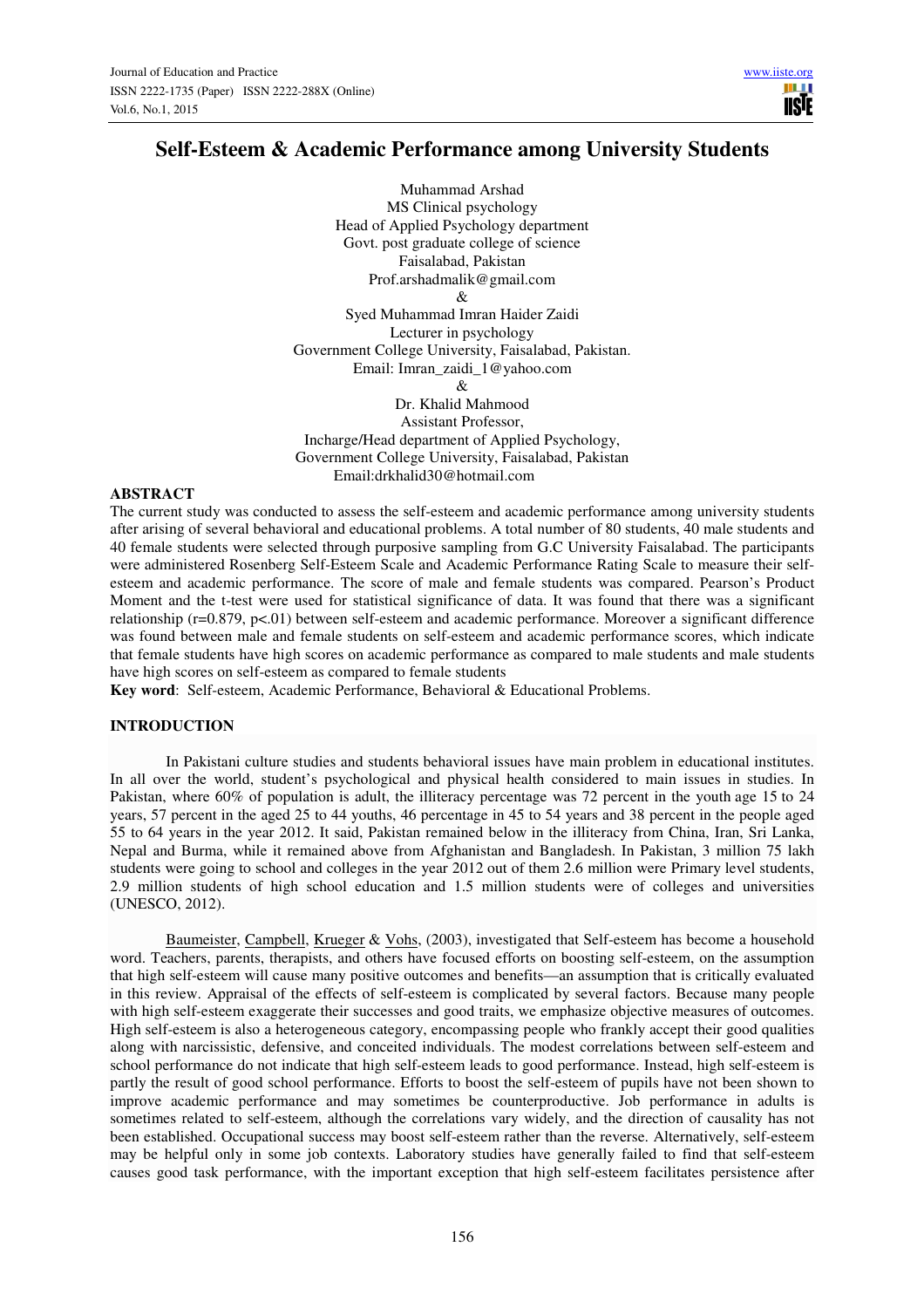failure. People high in self-esteem claim to be more likable and attractive, to have better relationships, and to make better impressions on others than people with low self-esteem, but objective measures disconfirm most of these beliefs. Narcissists are charming at first but tend to alienate others eventually. Self-esteem has not been shown to predict the quality or duration of relationships. High self-esteem makes people more willing to speak up in groups and to criticize the group's approach.

High self-esteem does not prevent children from smoking, drinking, taking drugs, or engaging in early sex. If anything, high self-esteem fosters experimentation, which may increase early sexual activity or drinking, but in general effects of self-esteem are negligible. One important exception is that high self-esteem reduces the chances of bulimia in females. Overall, the benefits of high self-esteem fall into two categories: enhanced initiative and pleasant feelings. We have not found evidence that boosting self-esteem (by therapeutic interventions or school programs) causes benefits. Our findings do not support continued widespread efforts to boost self-esteem in the hope that it will by itself foster improved outcomes. In view of the heterogeneity of high self-esteem, indiscriminate praise might just as easily promote narcissism, with its less desirable consequences. Instead, we recommend using praise to boost self-esteem as a reward for socially desirable behavior and selfimprovement (Baumeister, Campbell, Krueger & Vohs, 2003).

Lane, Lane & Kyprianou (2004), investigated relationships between self-efficacy, self-esteem, previous performance accomplishments, and academic performance among a sample of 205 postgraduate students. Participants completed measures of past performance accomplishments, self-esteem, and self-efficacy at the start of a 15-week course. Each student's average grade from modules studied was used as the performance measure. Correlation results indicated significant relationships between self-efficacy and self-esteem. Multiple regression results indicated that self-efficacy mediated the relationship between performance accomplishments and academic performance. Findings lend support to the predictive effectiveness of self-efficacy measures in academic settings.

Sadaat, Ghasemzadeh & Soleimani (2012), conducted a research, which aims to study self-esteem and its determined link to academic achievement of university students. According to the results obtained from a study on 370 students, significant difference is observed in self-esteem among male and female students. However, male students for family self-esteem received higher scores than female students (t=  $-2/12$ ),  $p < 0.05$ ). The students of the faculties of basic sciences, psychology and educational sciences, and electro- computer showed significant difference in self-esteem. Academic self-esteem and family self-esteem on the meaningful level of P< 0.05 had a direct and positive relationship with the academic achievement of students.

Mohammad (2010) highlights the relationship between self-esteem and academic achievement in the pre-university students. Additionally, it aimed to identify whether there are differences in academic achievement between boys and girls. The objectives of this study were achieved by using the Coppersmith questionnaire and the students' grade in their current and previous semesters. The random sampling was used for collecting the data and as a consequence 50 male and 50 female were chosen randomly. The questionnaires were distributed amongst 100 students in Qaemshahr schools. The results demonstrated that there was significant ( $p<0.01$ ) positive relationship between self-esteem and academic achievement. Moreover, there was significant difference in academic achievement between boys and girls. However, no significant difference was found in self-esteem between males and females. The results suggest that high self-esteem is important factor and strengthen the prediction of academic achievement in students.

# **LITERATURE REVIEW**

 Abdullah (2000) conducted a study to examine the relationship among achievement motivation, selfesteem, and locus of control and academic performance of university students in a Nigerian University. The purpose was to determine the extent university student's academic performance was influenced by these criterion variables. One thousand, three hundred and thirty-five male and female university students from seven faculties participated in the study. They were selected by stratified cum simple random sampling techniques. Results from multiple regression analysis revealed that clearly the subjective independent variables did not predict objective measure of the students' academic performance. Psycho-sociological evidences abound that lack of achievement motivation and low self-esteem, creates in students lack of interest to strive for high academic performances, and zeal to contribute positively and efficiently to national development.

Utilizing mixed methodology, this research investigates the relationship between self-esteem and academic achievement for young adolescents within two Western cultural contexts: the United States and England. Quantitative and qualitative data from 86 North American and 86 British adolescents were utilized to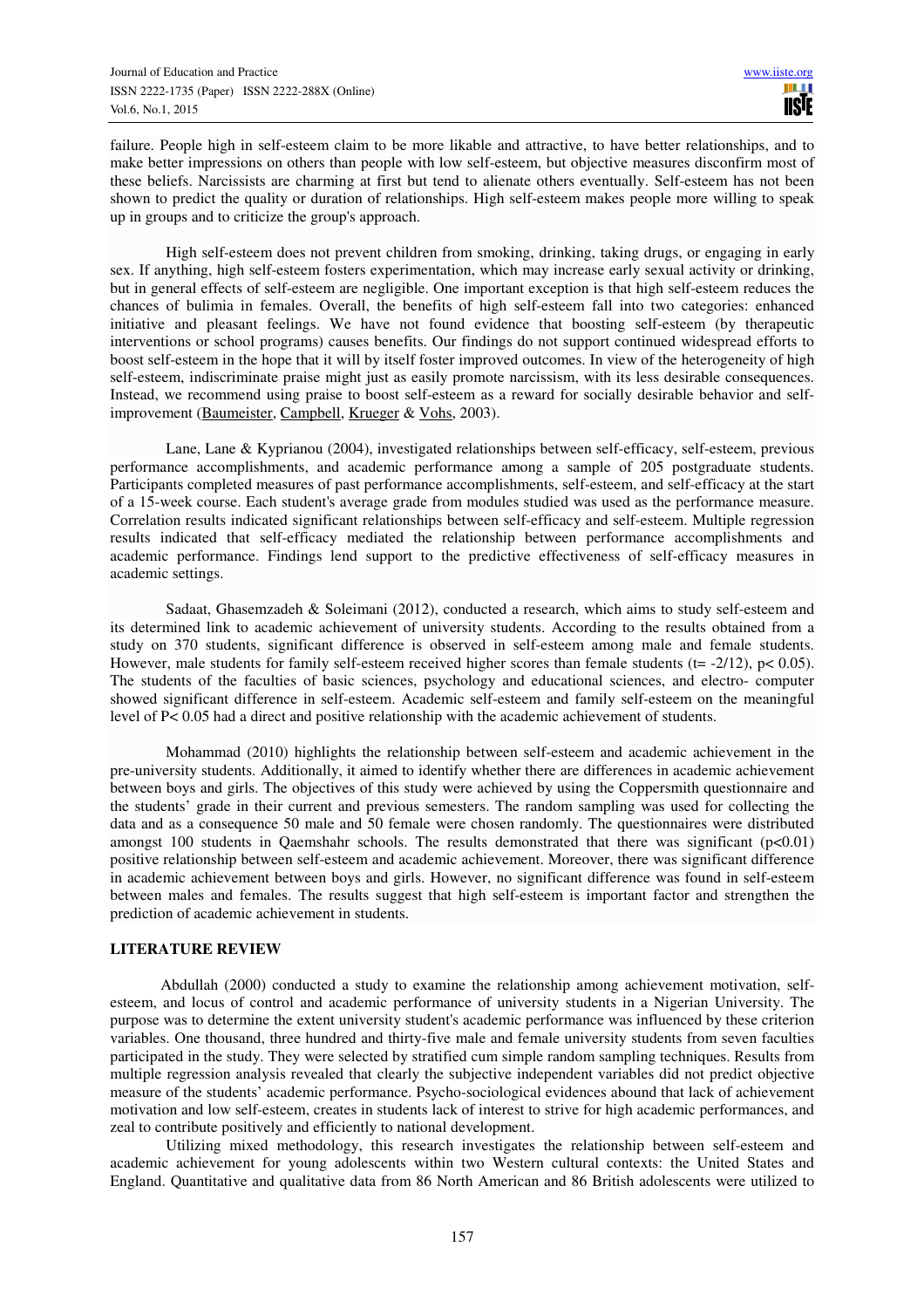examine the links between self-esteem and academic achievement from the beginning to the end of their academic year during their 11th–12th year of age. For both samples, quantitative results demonstrated that fall self-esteem was related to multiple indicators of later year academic achievement. While country differences emerge by the end of the year, math appears to have a consistent relationship with self-esteem in both country contexts. Qualitative analyses found some support for British students' self-perceptions as more accurately reflecting their academic experience than the students from the United States (Booth & Gerard, 2011).

Akinleke (2012) conducted a study and the aim of this study was to discover how test anxiety and self esteem affect academic performance. Two hundred and fifty randomly drawn final year National Diploma (NDII) students of the Federal Polytechnic, Ilaro were involved in the study. They were given two questionnaires that took between forty and forty five minutes to complete. The study was carried out in a classroom environment during regular school hours. After collecting information from the students through questionnaires, their comprehensive Grade Point Averages (GPA) in previous year were also collected. This GPA data were then compared to the scores obtained from the questionnaires. This study discovered that overall, low anxiety students had higher GPAs than high anxiety students and that there is a positive relationship between self esteem and academic performance. The implication of the findings were that stakeholders in education should formulate policies that help students to cope with anxiety and also initiate programs that will assist the process of learning and mastering challenges as such would result in higher academic achievement

Twinomugisha (2008), conducted a study used a correlation design .It was carried out among the students of the United States international University in East Africa. The hypothesis of this study stated that if self-esteem increased then academic success will increase also. A total of 37 participants took part. The researcher took a sample of the senior students to examine whether their self-esteem had increased and if the increase had any relationship with their academic success. The researcher also sought to examine whether there was a difference between the levels of self-esteem development among females and males and what relationship it may have with academic achievement. The Rosenberg Self Esteem Scale was used to measure the students" self-esteem state between their fresh man year and their senior year for any developments. The scale is a ten item Likert scales with items answered on a four point scale - from strongly agree to strongly disagree. The Scale has high reliability; test-retest correlations range from 0.82 - 0.88 and Cronbach's alpha for various populations are in the range of  $0.77 - 0.88$ . The results of this research show that there was a positive relationship (r =.048) between self-esteem and CGPA. The results confirmed that there was a negative relationship between self-esteem and gender (r= -.316) and a positive relationship between CGPA and Gender(r=.057); the Males self-esteem and CGPA increased while the Females self-esteem decreased but their grades remained constant. The study concluded that there was a positive relationship between self-esteem and academic achievement although the relationship was weak.

The present study was undertaken to investigate the self-esteem and academic achievement of urban and rural adolescents, and to examine the gender differences in self-esteem and academic achievement. The sample of this study consisted of 400 adolescents (200 urban and 200 rural) from Varanasi District. The boys and girls (aged 12 to14) were equally distributed among the urban and rural sample. Self-esteem was measured by Self-esteem questionnaire and academic achievement was measured by academic school records. The findings indicated that there were no significant differences with regard to self-esteem of rural and urban adolescents. There were significant differences with regard to academic achievement of rural and urban adolescents. Urban adolescents scored higher in academic achievement as compared to rural adolescents. Boys would score significant higher on self-esteem as compared to girls. Significant gender differences were found in academic achievement. Girls were significantly higher on academic achievement as compared to boys (Joshi & Srivastava, 2009).

The relationship between self-esteem and academic achievement is one that is regarded by many educators as a well-established fact. This belief has been often invoked in order to argue against the provision of ability grouping for gifted students. Refuting that commonly-held belief, this research examined the relationship between self-esteem and academic achievement in 65 high-ability secondary students, a sample drawn from a longitudinal study of over 900 students. The research demonstrated that there were no differences in measured self-esteem between the gifted and non-gifted students. More contentiously, though, the research found no correlation between self-esteem and academic achievement for the gifted group (Vialle, Heaven & Ciarrochi, 2005).

A cross sectional study was carried out to examine the relationship between self –esteem and student's academic performance among the second year undergraduates of Faculty of Health Sciences and Faculty of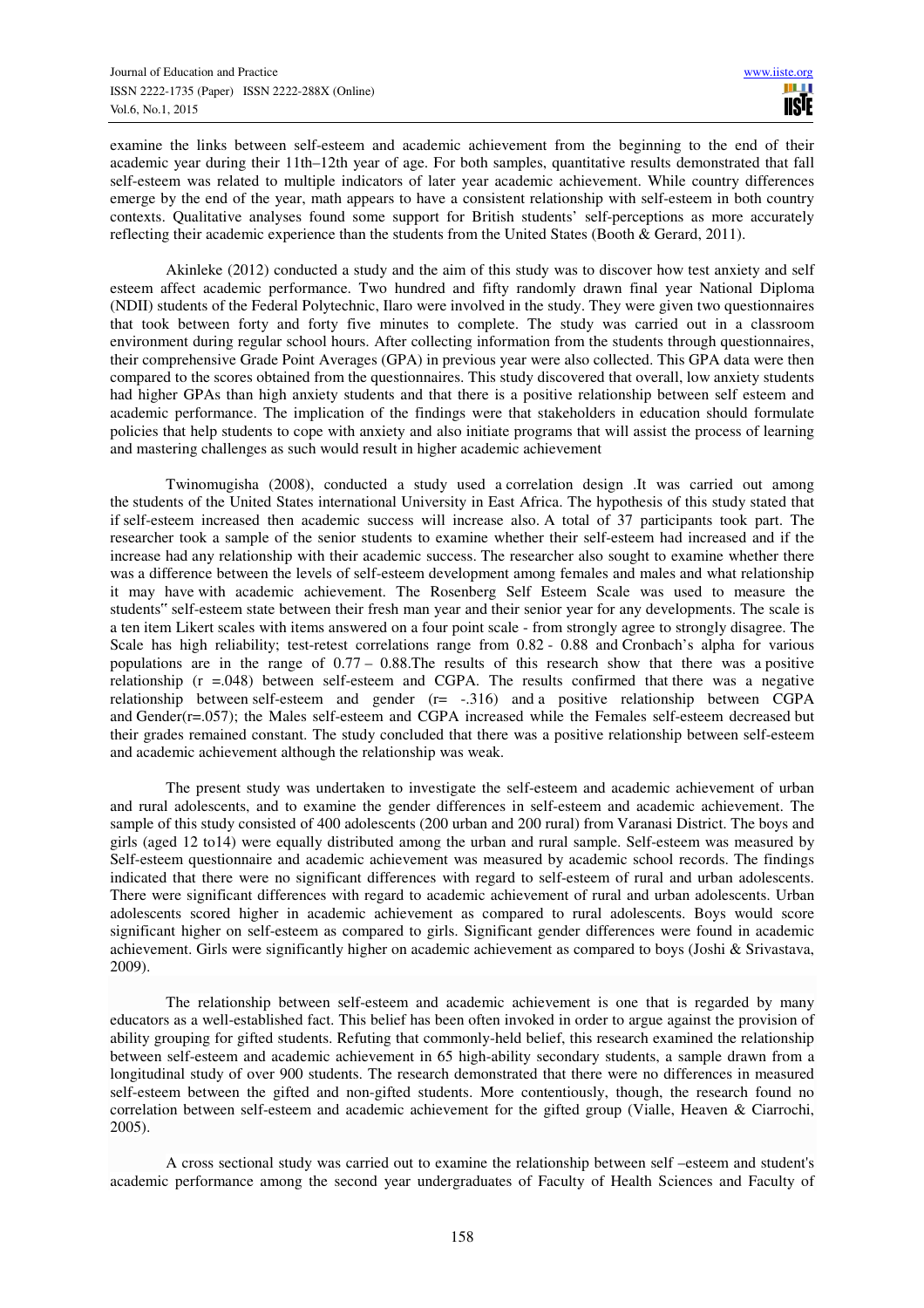Medicine. Undergraduates (n= 220, 110 males) were selected via systemic random sampling, responded on survey domains regarding their self-esteem, body area satisfaction, stress and demographic data using 3 scales – Rosernberg Self-Esteem Scale (RSES), Perceived Stress Scale (PSS) and Body Area Satisfaction Scale (BASS). The study has found that the mean score for self-esteem scales was 17.44±3.44 with score ranged from 0 to 30 (RSES); the mean of CGPA was 3.022±0.41. The correlation between self esteem and academic performance were analyzed using Pearson's correlation and linear regression, results showed that students with higher selfesteem perform better in their academic ( $p < 0.0005$ ,  $r=0.32$ ); self esteem score and body area satisfaction was significant ( $p < 0.05$ ,  $r=0.016$ ) and self esteem and stress is inversely significant ( $p < 0.05$ ,  $r=0.198$ ). In conclusion, self-esteem is one of the key factors in affecting an individual's academic performance, more significant than other contributing factors including stress and body image (Rosli, Othman,Ishak, Lubis, Saat & Omar, 2011).

Zimmerman (2010) conducted the research to identify and study key processes through which students self-regulate their academic learning. In this overview, he presents a general definition of self-regulated academic learning and identifies the distinctive features of this capability for acquiring knowledge and skill. Drawing on subsequent articles in this journal issue as well as my research with colleagues, he discusses how the study of component processes contributes to our growing understanding of the distinctive features of students' self-regulated learning. Finally, the implications of self-regulated learning perspective on students' learning and achievement are considered.

This study was to examine the relationship between academic achievement and the following variables: anxiety, self-esteem, optimism, and pessimism. The sample consisted of 400 male and female students in the Basic Education College in Kuwait. The salient findings of the investigation were the significant positive correlation between academic achievement and both optimism and self-esteem – whereas the correlations were negative between academic achievement and both anxiety and pessimism (El-Anzi & Owayed, 2005)

# **Hypothesis:**

- 1. There would be a positive relationship between self-esteem and academic performance among university students.
- 2. There would be a significant difference in scores on self-esteem scale among male and female university students.
- 3. There would be a significant difference in scores on academic performance scale among male and female university students.

# **METHOLOGY**

The 80 students and their ages were 18 to 25, studied in master degree programs selected from G.C University Faisalabad. The purposive sampling technique was used t collect the data from the desired participants. The sample of study is divided into two groups, first group consists of 40 male students and second group is consists of 40 female students, studied in master degree programs.

## **Measures:**

# **Rosenberg Self-Esteem Scale (Rosenberg, 1965)**

The scale is a ten item Likert scale with items answered on a four point scale - from strongly agrees to strongly disagree. The original sample for which the scale was developed consisted of 5,024 High School Juniors and seniors from 10 randomly selected schools in New York State. Instructions of test are these, below is a list of statements dealing with your general feelings about yourself. If you strongly agree, circle SA. If you agree with the statement, circle A. If you disagree, circle D. If you strongly disagree, circle SD. Scoring of test is as follows, SA=3, A=2, D=1, SD=0. Items with an asterisk are reverse scored, that is, SA=0, A=1, D=2, SD=3. Sum the scores for the 10 items. The higher the score, the higher the self esteem (Crandal, 1973).

### **Variables**

# **1. Definition of Self-esteem**

Self-esteem reflects a person's overall subjective emotional evaluation of his or her own worth. It is a judgment of oneself as well as an attitude toward the self (Hewitt, 2009).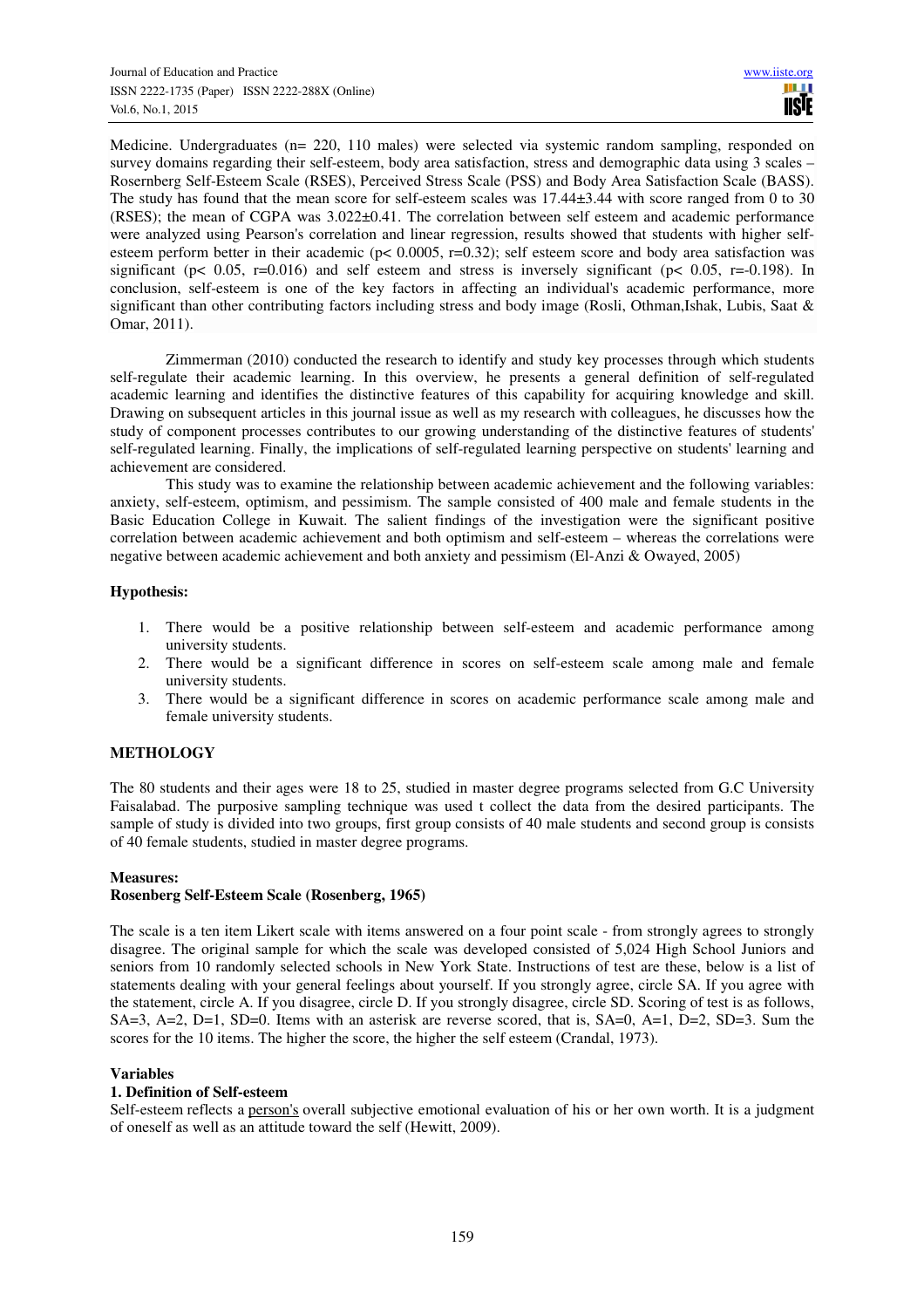## **2. Definition of Academic Performance**

Academic performance is the outcome of education— the extent to which a student, teacher or institution has achieved their educational goals (Annie, Howard & Mildred, 1996).

## **Procedure:**

In order to fulfill the requirements of current research 80 subjects were selected from G.C University Faisalabad. The age range of the subject was 18 to 25 years and studied in master degree programs. There were many expected and unexpected hurdles for collecting the data, so for reducing these difficulties permission letter was provided to the administrators of the university so that encounter hurdles in the data collection process may be dealt easily. This permission letter was shown to authorities and assurance of confidentiality also given to them. The rationale of study was explained to the participants. Brief instructions about questionnaire were given to participants on first page. It was made that all information would be kept confidential and would be utilize only for research purpose. They were requested to complete the questionnaire. Approximately all the participants completed the questionnaires in the presence of researchers. Researchers clarified or interpreted the questions to the less educated or illiterate participants. It took 10 to 15 minutes for the completion of the protocols. They were also mention their age, gender, qualification and working type in which they work as demographic variables.

Pearson's product moment correlation method and t-test were used to find out the significance level of data through SPSS.

# **RESULTS**

**Table I** 

**Pearson's Correlation between self-esteem and academic performance N=80** 

|                           | Self-esteem (Sel)         | P value |
|---------------------------|---------------------------|---------|
| Academic Performance (AP) | $0.863$ <sup>(**)</sup> ) | 0.007   |

Table: I indicates that the results are significant at 0.007 levels. It also shows that there is a strong positive correlation between self-esteem and academic performance among university students.

### **Table II**

#### **Mean values of male and female students on self-esteem N=80**

| Group                                                 | Mean         |              | S.D | df | t-test | p     |
|-------------------------------------------------------|--------------|--------------|-----|----|--------|-------|
| Self-esteem (Sel)<br>Male $(N=40)$<br>Female $(N=40)$ | 28.7<br>22.5 | 4.05<br>2.67 |     | 54 | 6.98   | 0.004 |

Table: II indicates that male students had higher self-esteem than female students. It also supports the results that there is a significant deference between female and male students scores on self-esteem.

### **Table III**

**Mean values of male and female students on academic performance N=80** 

| Group                                                         | Mean         |              | S.D | df | t-test |       |
|---------------------------------------------------------------|--------------|--------------|-----|----|--------|-------|
| Academic Performance (AP)<br>Male $(N=40)$<br>Female $(N=40)$ | 25.6<br>19.4 | 3.94<br>2.73 |     | 43 | 8.09   | 0.004 |

Table: III indicates that female students had higher academic performance than male students. It also supports the results that there is a significant deference between female and male student's scores on academic performance.

### **DISCUSSION**

Pakistan is developing country; now a day's faces many problems like flood, terrorism, degrading social status and earth quick etc. unfortunately Pak government is fail to release pressure of these problems and due to these problems, students faced many problems in educational institutes. Due to insufficient educational budget, Pak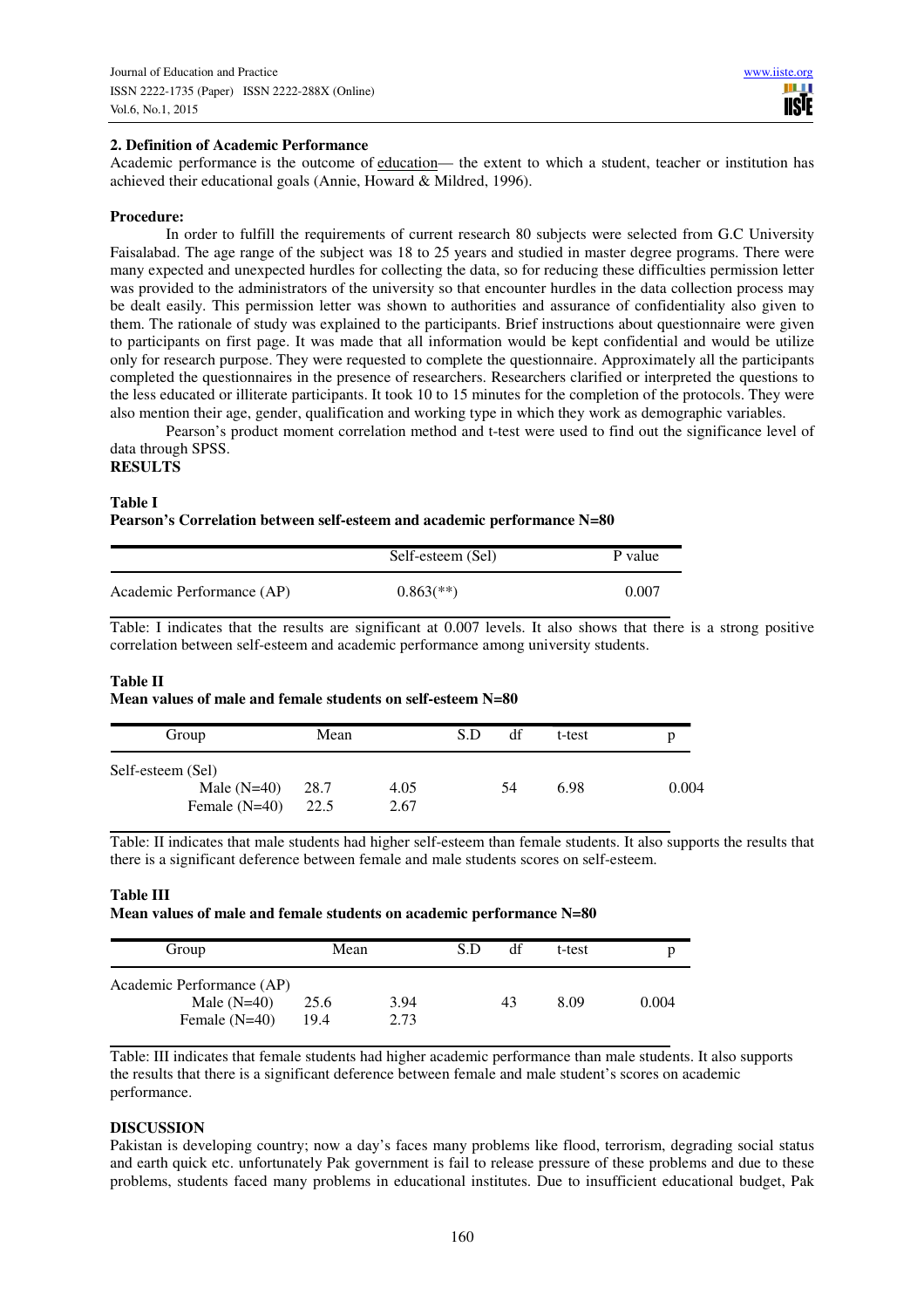government increases the fees every year. This issue leads the students to quit their studies. If they continue their studies, their educational level is very poor.

The result of current study indicated that male students have high level of self-esteem and female students have higher academic performance. As it can be seen in result section, table # 1 indicates that there is a strong positive correlation  $(r = 0.863)$  between self-esteem and academic performance among university students, which also indicates that the results are highly significant at 0.007 level. The table # 2 of the current study also shows that male students have high scores on self-esteem as compared to

female child students and results are significant at 0.007 levels. The probable causes of these findings may be more independent status of males than of females, which is given them by culture. Hence this given status makes males comparatively more social and strong. The findings of the current study are consistent with a number of other studies.

The table # 3 of the current study indicates that female students have higher academic performance as compared to male students and results are significant at 0.007 levels. The findings of the current study are also consistent with a number of other studies. The relationship between self-esteem and academic achievement is one that is regarded by many educators as a well-established fact. This belief has been often invoked in order to argue against the provision of ability grouping for gifted students. Refuting that commonly-held belief, this research examined the relationship between self-esteem and academic achievement in 65 high-ability secondary students, a sample drawn from a longitudinal study of over 900 students. The research demonstrated that there were no differences in measured self-esteem between the gifted and non-gifted students. More contentiously, though, the research found no correlation between self-esteem and academic achievement for the gifted group (Vialle, Heaven & Ciarrochi, 2005).

In a cross sectional study was carried out to examine the relationship between self –esteem and student's academic performance among the second year undergraduates of Faculty of Health Sciences and Faculty of Medicine. Undergraduates (n= 220, 110 males) were selected via systemic random sampling, responded on survey domains regarding their self-esteem, body area satisfaction, stress and demographic data using 3 scales – Rosernberg Self-Esteem Scale (RSES), Perceived Stress Scale (PSS) and Body Area Satisfaction Scale (BASS). The study has found that the mean score for self-esteem scales was 17.44±3.44 with score ranged from 0 to 30 (RSES); the mean of CGPA was 3.022±0.41. The correlation between self esteem and academic performance were analyzed using Pearson's correlation and linear regression, results showed that students with higher selfesteem perform better in their academic (p< 0.0005, r=0.32); self esteem score and body area satisfaction was significant ( $p < 0.05$ ,  $r=0.016$ ) and self esteem and stress is inversely significant ( $p < 0.05$ ,  $r=0.198$ ). In conclusion, self-esteem is one of the key factors in affecting an individual's academic performance, more significant than other contributing factors including stress and body image (Rosli, Othman,Ishak, Lubis, Saat & Omar, 2011).

Zimmerman (2010), in his study, he conducted the research to identify and study key processes through which students self-regulate their academic learning. In this overview, he presents a general definition of selfregulated academic learning and identifies the distinctive features of this capability for acquiring knowledge and skill. Drawing on subsequent articles in this journal issue as well as my research with colleagues, he discusses how the study of component processes contributes to our growing understanding of the distinctive features of students' self-regulated learning. Finally, the implications of self-regulated learning perspective on students' learning and achievement are considered.

This study was to examine the relationship between academic achievement and the following variables: anxiety, self-esteem, optimism, and pessimism. The sample consisted of 400 male and female students in the Basic Education College in Kuwait. The salient findings of the investigation were the significant positive correlation between academic achievement and both optimism and self-esteem – whereas the correlations were negative between academic achievement and both anxiety and pessimism (El-Anzi & Owayed, 2005)

# **CONCLUSION**

Keeping in view the findings of the current study it is concluded that there exists a strong positive correlation between self-esteem and academic achievement in university students. Furthermore, it can be said that high level of self-esteem leads to good academic performance. It has been found that female students had higher academic performance as compared to male students. It has also been found that male students had higher self-esteem as compared to female students.